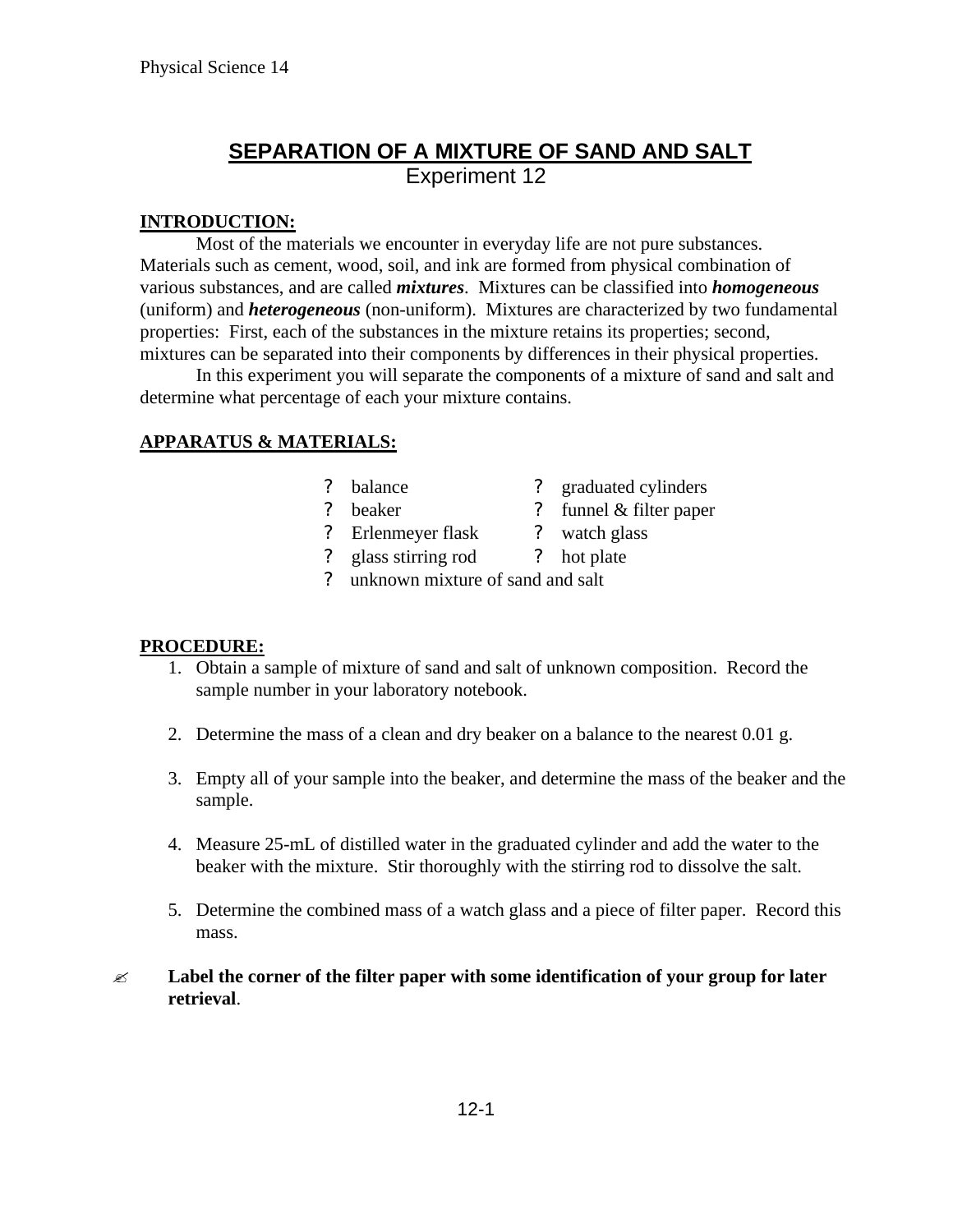#### **PROCEDURE (Cont'd):**

6. Fold the filter paper, as shown in Figure 1, and fit into the funnel.



- Figure 1
- 7. Place the filter funnel on top of the Erlenmeyer flask. Moisten the filter paper with distilled water from the bottle and press it to the walls of the funnel, so that it adheres.
- 8. Filter the mixture by decanting the liquid slowly into the center of the funnel. The liquid filtered through will be collected in the Erlenmeyer flask.
- $\mathscr{\mathscr{L}}$  Pour the liquid through the funnel at such a rate as not to overfill the funnel.
	- 9. After all the liquid has been filtered, use two 5 mL portions of water to transfer any sand remaining in the beaker to the filter paper.
	- 10. Use three additional 5 mL portions of water to wash the material on the filter paper. (The first of these is also used to rinse the rubber end of the stirring rod that was used in transferring the sample).
	- 11. After all the water has dripped from the end of the funnel, carefully remove the filter paper from the funnel (without tearing it) and place on the watch glass and give to the instructor to dry in the microwave oven.
	- 12. When the dried sample is returned to your group, determine the mass of the watch glass, filter paper and sand, and record in your notebook.
	- 13. Rinse the beaker clean, but not dry, and pour the liquid from the Erlenmeyer flask into it.
	- 14. Place the beaker on a hot plate and heat carefully to evaporate the water off.
- ? **Take caution not to overheat the beaker and splatter the salt. To avoid loss of sample due to spattering, when the water level becomes low, heat at a gentler rate until you hear popping sounds. At this time remove the beaker from the hot plate carefully, and return when the popping action has stopped.**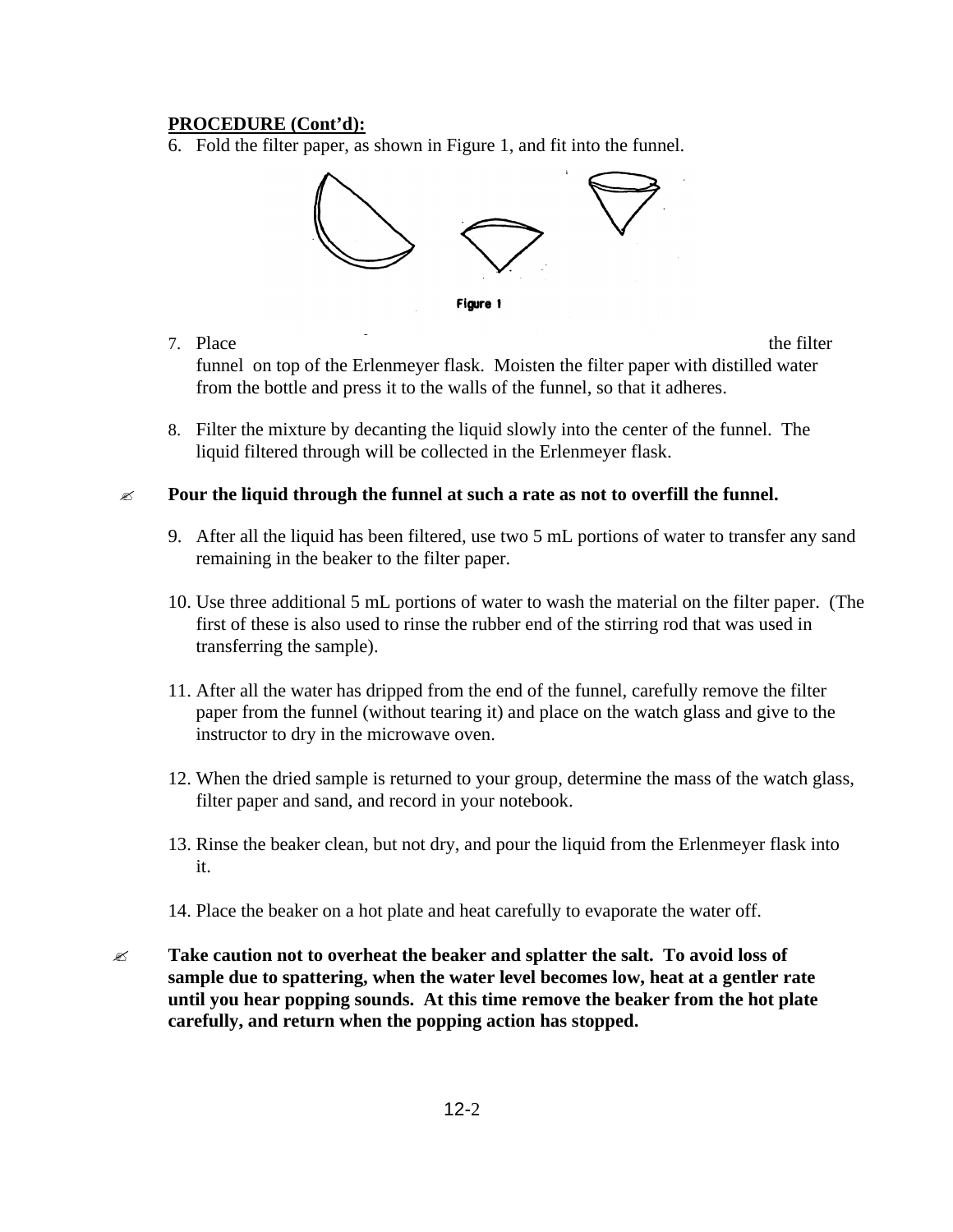#### **PROCEDURE (Cont'd):**

15. When all the water has been evaporated, remove the beaker from the hot plate carefully, and let cool on the bench.

#### ? **Remember to turn off the hot plate when done**.

- 16. After the beaker has cooled to the touch, determine its mass with the salt, and record in your notebook.
- 17. Place the beaker on the hot plate again, and carefully heat a few more minutes, watching for signs of excessive spattering.
- 18. After the second heating, remove the beaker, cool and determine its mass. Record in your notebook.
- 19. Compare the first and second mass obtained for the beaker and the salt. If you have have dried your sample properly, the difference should be within 0.1 g. Use the lower mass value for your calculations.

#### **CALCULATIONS:**

1. Calculate the percent sand in the mixture, using the equation shown below:

% sand in mixture = 
$$
\frac{\text{Mass of sand}}{\text{Mass of sample}} \times 100
$$

2. Calculate the percent salt in the mixture, using the equation shown below:

% salt in mixture = 
$$
\frac{\text{Mass of salt}}{\text{Mass of sample}} \times 100
$$

3. Calculate the Percent Recovery, using the equation shown below:

% Recovery = 
$$
\frac{\text{Total mass of sample recovered}}{\text{Mass of sample}}
$$
 x 100

 **Since there were only two components in the mixture, the percent recovered should equal 100. Any deviation of your Percent Recovered from 100 is an indication of the accuracy of your work.**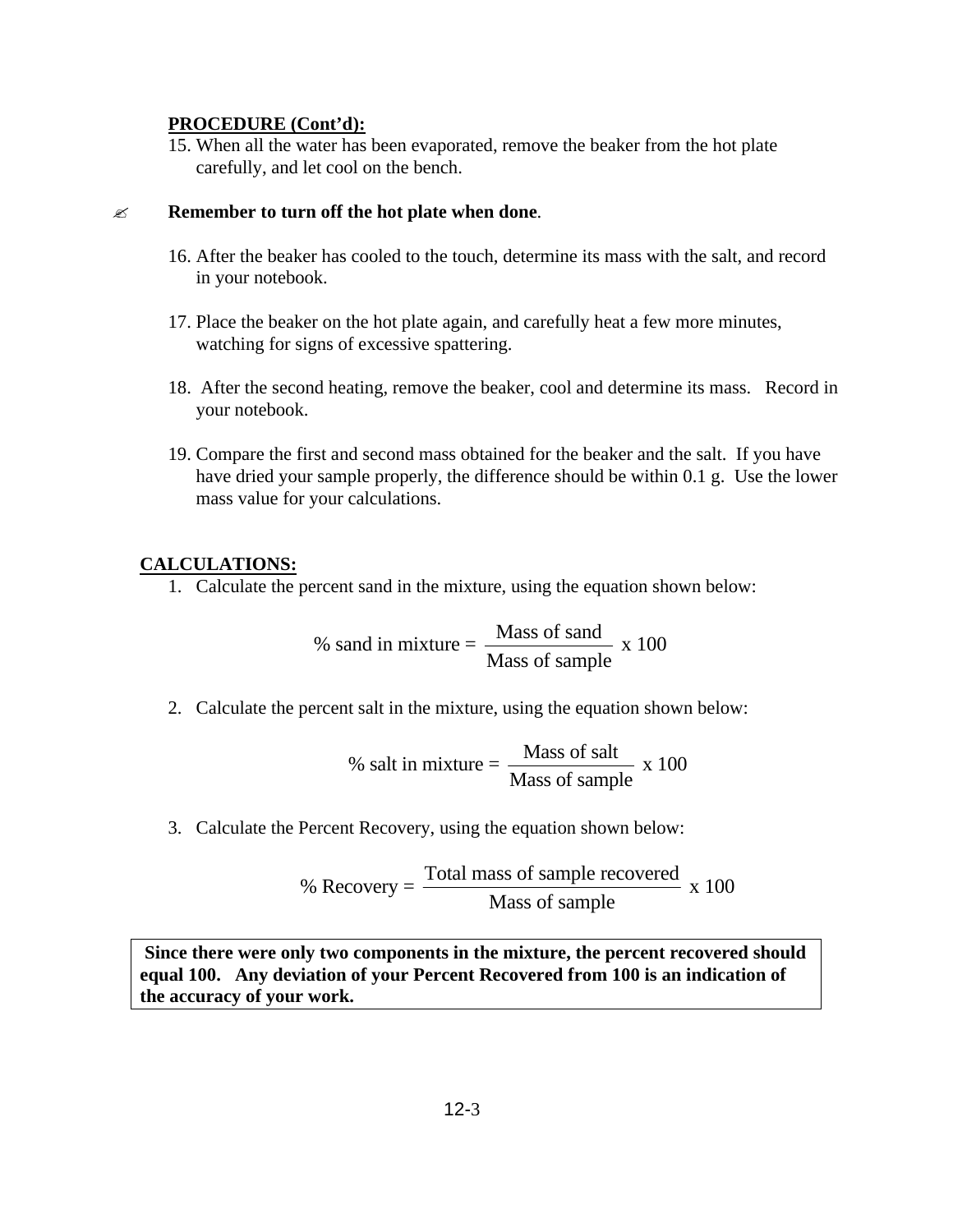## **REPORT FORM** Experiment 12

| UNKNOWN NUMBER :_____________                                      |                             |
|--------------------------------------------------------------------|-----------------------------|
| 1. Mass of empty beaker                                            | $rac{g}{g}$                 |
| 2. Mass of beaker and sample                                       | $\frac{1}{2}$ g             |
| 3. Mass of sample                                                  |                             |
| 4. Mass of watch glass + filter paper<br>$\frac{1}{2}$ g           |                             |
| 5. Mass of watch glass + filter paper + sand $\frac{ }{ }$ g       |                             |
| 6. Mass of sand recovered                                          | g<br>$\frac{1}{1}$          |
| 7. Percent sand in the mixture<br><b>Show calculations below:</b>  | $\sim$ $\sim$ $\sim$ $\sim$ |
| 8. Mass of empty beaker (same as 1)<br>$\frac{g}{g}$               |                             |
| 9. Mass of beaker and salt $(1st$ drying)                          | g                           |
| 10. Mass of beaker and salt $(2^{nd}$ drying)                      | $\frac{g}{g}$               |
| 11. Mass of salt recovered                                         | g                           |
| 12. Percent salt in the mixture<br><b>Show calculations below:</b> | $\%$                        |
| 13. Total mass of mixture recovered (lines $6 + line 11$ )         | g                           |
| 14. Percent Recovery<br><b>Show calculations below:</b>            | %                           |